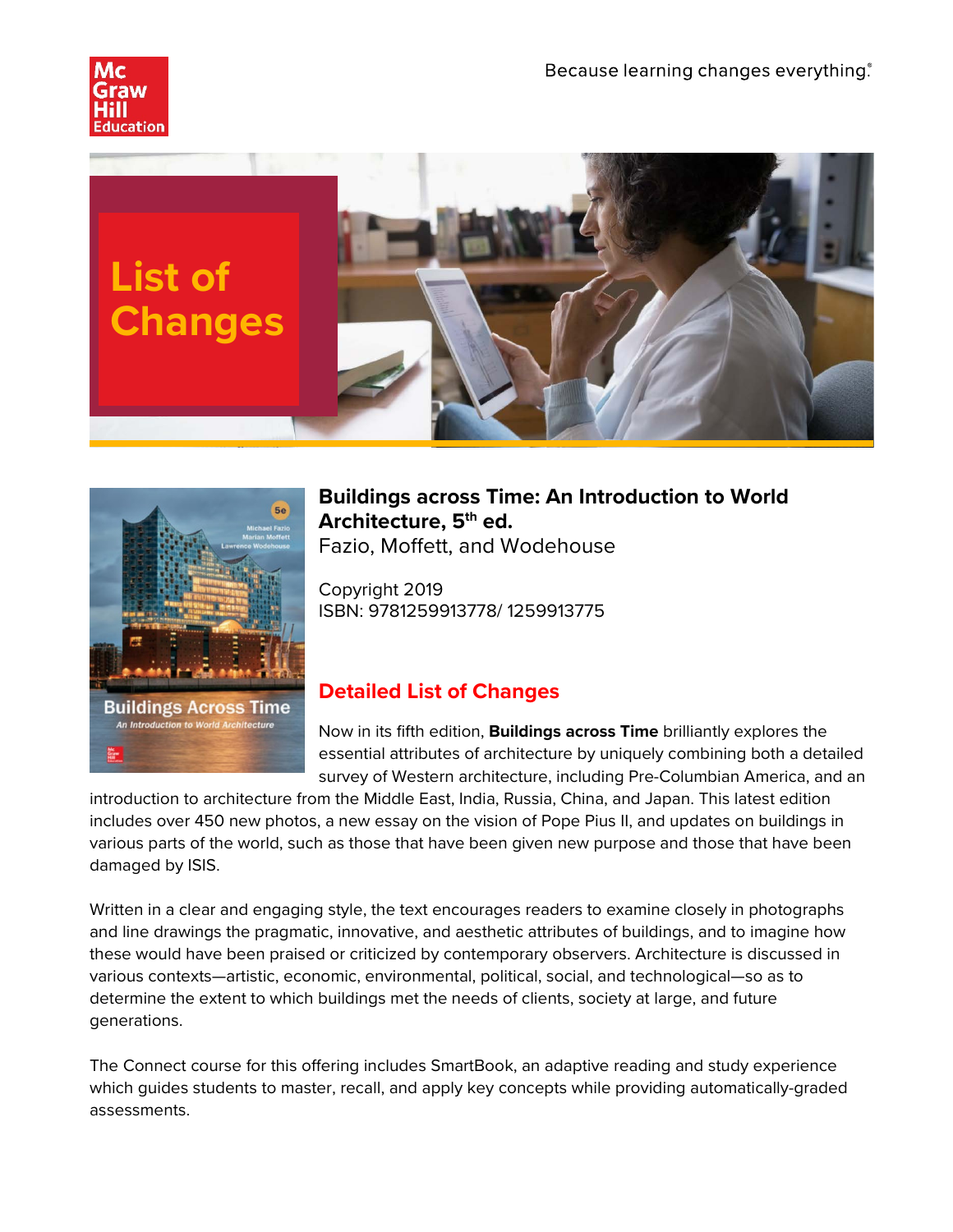# **Digital**

- **Connect®**—The Connect Suite effectively engages students in the course so they are better prepared for class, more active in discussion, and achieve better results. Its innovative and adaptive technology addresses a wide variety of student and instructor needs with a rich database of assignable and assessable activities, each attached to learning objectives. Connect, part of the Connect suite, is a web-based assignment and assessment platform that features a number of powerful tools that make managing assignments easier for instructors and learning and studying more engaging and efficient for students.
- Connect Insight<sup>™</sup>—As part of the Connect Suite, Insight<sup>™</sup> puts real-time analytics in your hands so you can take action early and keep struggling students from falling behind. Designed for your tablet or desktop computer, Insight is a series of visual displays providing at-a-glance information regarding how your section, students, and assignments are doing.
- **SmartBook**—As part of the Connect Suite, SmartBook is the first and only adaptive reading and learning experience that changes the way students read. It creates a personalized, interactive reading environment like no other by highlighting important concepts, while helping students identify their strengths and weaknesses. This ensures that he or she is focused on the content needed to close specific knowledge gaps, while it simultaneously promotes long term learning.
- **LearnSmart**—As part of the Connect Suite, LearnSmart is an adaptive learning program designed to help students learn faster, study smarter, and retain more knowledge for greater success. Millions of students have answered billions of questions in LearnSmart, making it the most widely used tool that's proven to strengthen memory recall, retain student attendance, and boost grades.

### **Overall Changes**

#### **New Essays Featuring:**

- The vision of Pope Pius II
- Architectural Education at the Ecole des Beaux-Arts

#### **Added Paragraphs Discussing:**

- The royal city of Khorsabad and its palace, including damage inflicted by ISIS
- The churches in Justinian's Constantinople
- Sinan's mosque of Süleyman the Magnificent
- The detailed interior decorations of the Alhambra
- The Palantine Chapel at Aachen
- The Abbey at Lorsch
- The imperial cathedral at Speyer
- Cameroon's conical, thatched-roof houses with accompanying photo
- Gonzaga family palace
- The painted scenes in the Sala dei Giganti (Room of the Giants)
- The Banqueting House, London
- Bernini's church of S. Andrea al Quirinali
- Guarini's radical transformation of the Chapel of the Holy Shroud
- Abbey of Melk.
- Chiswick House, London
- Ledoux's designs for Chaux
- Jefferson's Monticello